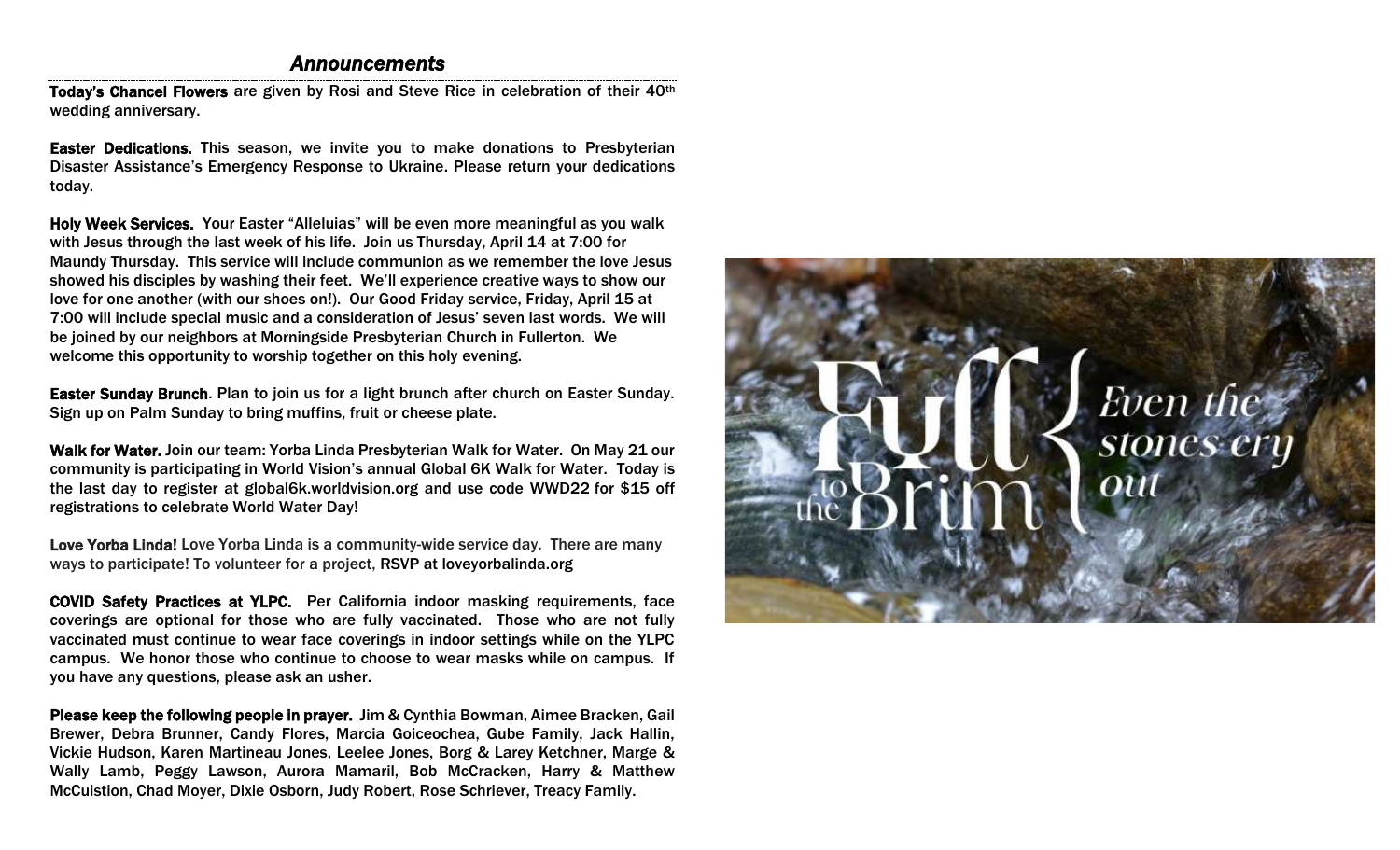

April 10, 2022 Palm Sunday \*Please stand as you are able. *Congregation reads the text in bold italic print*.

## GATHERING IN GOD'S NAME

| <b>WELCOME</b> |                                | Rev. Lynn Stone    |
|----------------|--------------------------------|--------------------|
| <b>PRELUDE</b> | All Glory, Laud, and Honor     | Arr. Dale Wood     |
| <b>INTROIT</b> | <b>Entrance into Jerusalem</b> | <b>Wes Cameron</b> |
|                |                                |                    |

#### \*CALL TO WORSHIP Dustin Hitt

| Leader: | It is holy to gather.                                      |
|---------|------------------------------------------------------------|
| People: | It is holy to sing.                                        |
| Leader: | It is holy to be generous, to throw our coats on the road. |
| People: | It is holy to celebrate justice when we see it.            |
| Leader: | It is holy to shout, "Hosannah!"                           |
| People: | It is holy to remember.                                    |
| Leader: | It is holy to gather.                                      |
| People: | It is holy to sing.                                        |
| Leader: | Here and now, let us do all of these things.               |
|         |                                                            |

\*HYMN #196 All Glory, Laud, and Honor Theodulph/M. Teschner

Sundays @ 9:30 a.m. Worship Service Sundays @ 10:30 a.m. Youth Group Wednesdays @ 11:00 a.m. Chair Yoga Wednesdays @ 3:00 p.m. Grieving Well Thursdays @ 9:30 a.m. TLC Bible Study Thursdays @ 6:30 p.m. Gloria Ringers Thursdays @ 7:30 p.m. Chancel Choir Monday, April 11 @ 4:00 p.m. Caregiver Support Tuesday, April 12 @ 9:30 a.m. Priscilla Circle Tuesday, April 12 @ 7:00 p.m. Esther Circle Wednesday, April 13 @ 2:00 p.m. Mission Committee Wednesday, April 13 @ 6:00 p.m. Stewardship Committee Thursday, April 14 @ 7:00 p.m. Maundy Thursday Friday, April 15 YLPC Office Closed Friday, April 15 @ 7:00 p.m. Good Friday Saturday, April 16 @ 8:00 a.m. Men's Group on the patio

YORBA LINDA PRESBYTERIAN CHURCH

Celebrate Easter!

Maundy Thursday. April 14. 7:00 p.m. Good Friday. April 15. 7:00 p.m. Easter Sunday. April 17. 9:30 a.m. YLPC.ORG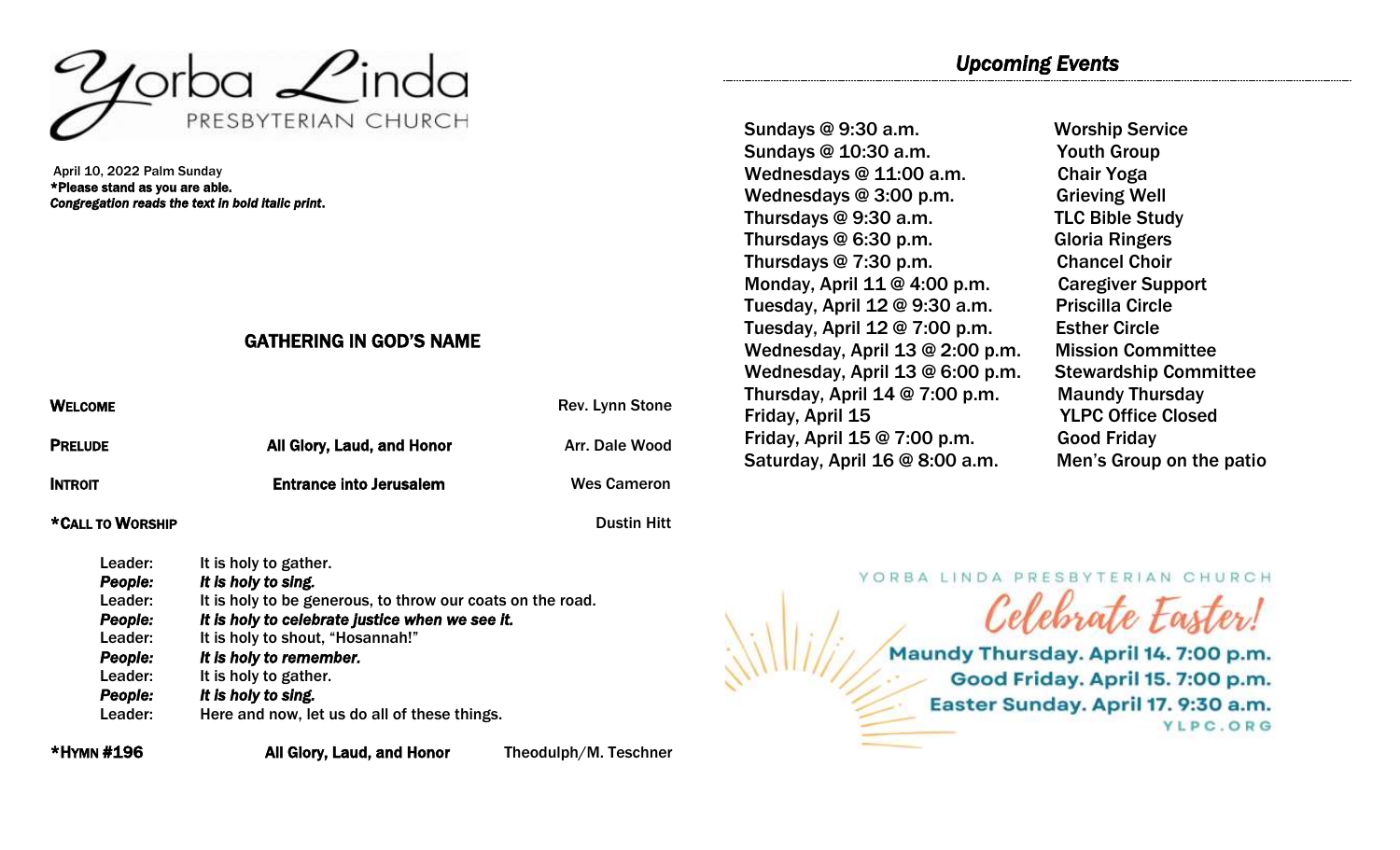### PRAYERS OF THE PEOPLE AND THE LORD'S PRAYER

*You may find the text of The Lord's Prayer on page 35 of the hymnal.*

#### PRESENTATION OF TITHES AND OFFERINGS

Invitation to the Offering

| The Offertory         | Hosanna, Loud Hosanna                                                                                                                                          | Arr. Neil Harmon   |
|-----------------------|----------------------------------------------------------------------------------------------------------------------------------------------------------------|--------------------|
| *The Doxology         | <b>Praise God, from Whom All Blessings Flow</b>                                                                                                                | <b>DUKE STREET</b> |
|                       | Praise God, from whom all blessings flow;<br>Praise Christ, all people here below;<br><b>Praise Holy Spirit evermore;</b><br>Praise Triune God, whom we adore. |                    |
| *Prayer of Dedication |                                                                                                                                                                |                    |
| *HYMN #199            | <b>Filled with Excitement</b>                                                                                                                                  | Rubén Ávila        |
| *BENEDICTION          |                                                                                                                                                                |                    |
| <b>POSTLUDE</b>       | <b>Ride On, Ride On in Majesty</b>                                                                                                                             | Arr. Dan Edwards   |
|                       |                                                                                                                                                                |                    |

*Liturgy adapted from text written by Sarah Speed | A Sanctified Art LLC | sanctifiedart.org "Praise God, from Whom All Blessings Flow" TEXT: Neil Weatherhogg © 1990 Neil Weatherhogg Reprint with permission under One License #A-726252, All rights reserved*

19301 E. Yorba Linda Blvd. Yorba Linda, CA. 92886 714.777.6822 [info@ylpc.org](mailto:info@ylpc.org)

#### CALL TO CONFESSION

#### PRAYER OF CONFESSION

| Leader:                     | God of street parades and hosannas,                                                                                                                   |
|-----------------------------|-------------------------------------------------------------------------------------------------------------------------------------------------------|
| People:                     | we know that you are counting on us                                                                                                                   |
| Leader:                     | to speak out against oppression,<br>to speak up for love and to speak hope to fear,                                                                   |
| People:                     | but so often we are silent.                                                                                                                           |
|                             |                                                                                                                                                       |
| Leader:                     | We worry we'll say the wrong thing,                                                                                                                   |
| People:                     | so we don't say anything at all.                                                                                                                      |
| Leader:                     | We worry that we'll offend,                                                                                                                           |
| People:                     | so we keep our convictions to ourselves.                                                                                                              |
| Leader:                     | We worry we'll speak up and won't be heard,                                                                                                           |
| People:                     | so we stay silent.                                                                                                                                    |
| Leader:                     | And meanwhile, the parade marches on.                                                                                                                 |
| People:                     | Unravel our fears. Spark conviction in us.                                                                                                            |
|                             | Give us the courage to yell, "Hosanna!"                                                                                                               |
| Leader:                     | Gratefully we pray, amen.                                                                                                                             |
|                             | (We silently confess our sins)                                                                                                                        |
| <b>WORDS OF FORGIVENESS</b> |                                                                                                                                                       |
| Leader:                     | Friends, even when we are silent, even when we are scared,<br>even when we miss the moment, even when we choose to speak<br>and say the wrong thing - |
|                             | we belong to God.                                                                                                                                     |
|                             | There is nothing said or unsaid, done or undone,<br>that can undo that, so rest in this good news:                                                    |
|                             |                                                                                                                                                       |
| People:                     | We are forgiven. We are known.                                                                                                                        |
|                             | We belong to God, every day and always. Amen.                                                                                                         |